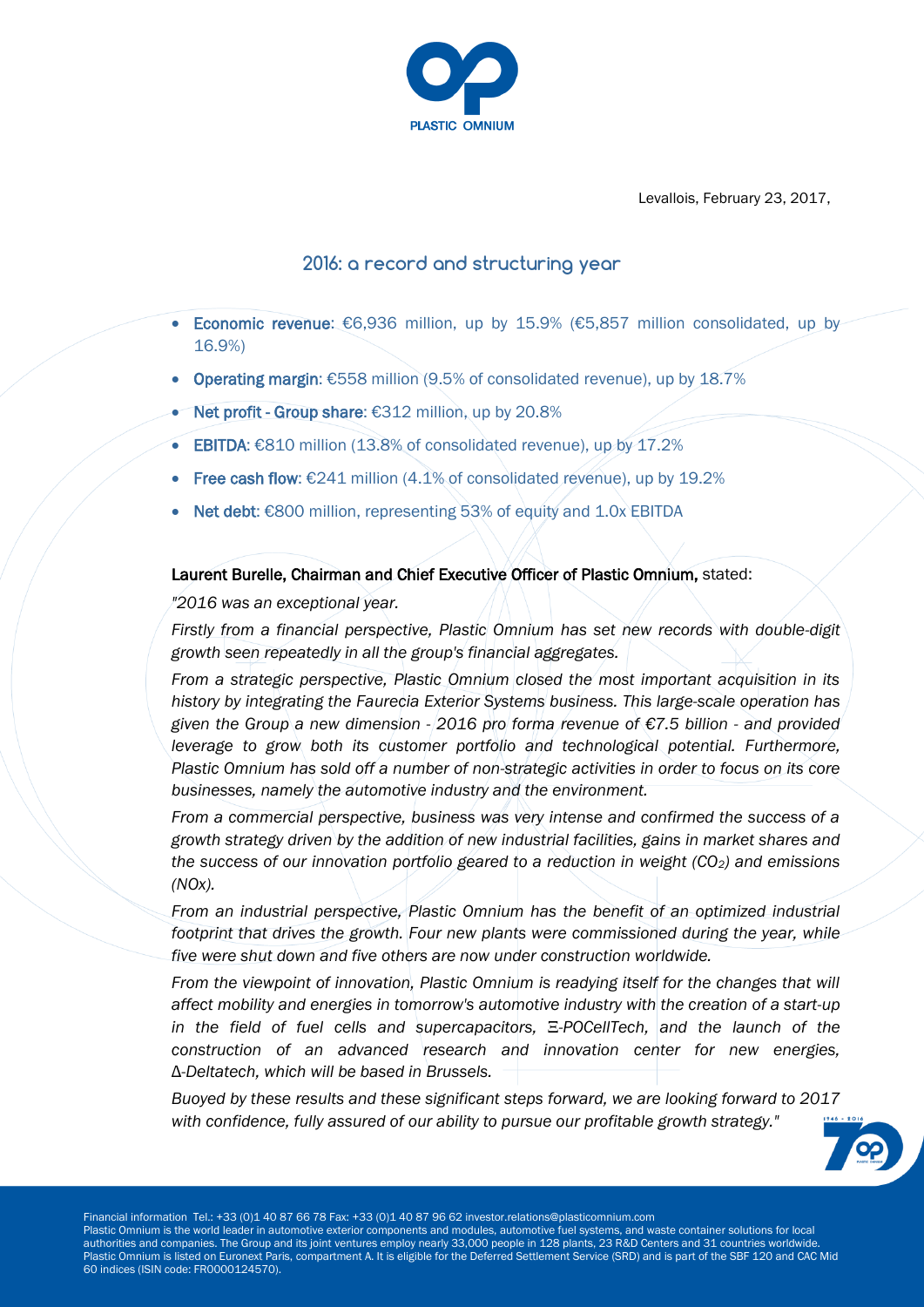### **2016 results: strong growth, improved profitability and significant cash generation**

The Board of Directors of Compagnie Plastic Omnium met on February 22, 2017, under the Chairmanship of Laurent Burelle, and approved the consolidated financial statements as at December 31, 2016.

| In $\epsilon$ m                                                                    | 2015              | 2016              | $%$ change                    |
|------------------------------------------------------------------------------------|-------------------|-------------------|-------------------------------|
| Economic revenue <sup>1</sup>                                                      | 5,982.5           | 6,935.7           | +15.9%                        |
| Consolidated revenue <sup>2</sup>                                                  | 5,009.9           | 5,857.3           | $+16.9\%$                     |
| Operating margin <sup>3</sup><br>in % of consolidated revenue                      | 469.7<br>9.4%     | 557.8<br>9.5%     | +18.7%                        |
| Net profit - Group share                                                           | 258.4             | 312.1             | +20.8%                        |
| EBITDA <sup>4</sup><br>in % of consolidated revenue                                | 691.1<br>13.8%    | 810.0<br>13.8%    | $+17.2%$                      |
| Investments                                                                        | 322.7             | 402.1             | $+24.6%$                      |
| Free cash flow <sup>5</sup>                                                        | 202.0             | 240.7             | $+19.2%$                      |
| Net debt <sup>6</sup> at 12/31<br>Net debt/shareholders' equity<br>Net debt/EBITDA | 268<br>21%<br>0.4 | 800<br>53%<br>1.0 | +€532m<br>$+32pt$<br>$+0.6pt$ |

 $(1)$  Economic revenue corresponds to consolidated revenue plus revenue from Group's joint ventures at the percentage of their share in the Group: BPO, HBPO and YFPO for Plastic Omnium Automotive. The figure reflects the operational and managerial realities of the Group.

(2) The consolidated revenue, in implementation of IFRS Standards 10-11-12, does not include the share of joint ventures, which are consolidated using the equity method.

# **Strong business growth for Plastic Omnium**

Compagnie Plastic Omnium's economic revenue<sup>1</sup> amounted to €6,935.7 million as at December 31, 2016, growth of 15.9% and of 12.1% at constant scope and exchange rates.

| In €m, by business segment        | 2015    | 2016    | % change | Like-for-like |
|-----------------------------------|---------|---------|----------|---------------|
| Automotive                        | 5,596.7 | 6,566.8 | $+17.3%$ | $+12.8%$      |
| Environment                       | 385.8   | 368.9   | $-4.4%$  | $+0.9%$       |
| Economic revenue <sup>1</sup>     | 5,982.5 | 6,935.7 | $+15.9%$ | $+12.1%$      |
| Automotive                        | 4,624.1 | 5,488.3 | $+18.7%$ | $+12.4%$      |
| Environment                       | 385.8   | 368.9   | $-4.4%$  | $+0.9%$       |
| Consolidated revenue <sup>2</sup> | 5,009.9 | 5,857.3 | $+16.9%$ | $+11.6%$      |

On July 29, 2016, Plastic Omnium completed the acquisition the Exterior Systems business from Faurecia, thereby cushioning its position as world leader in the production of bumpers and plastic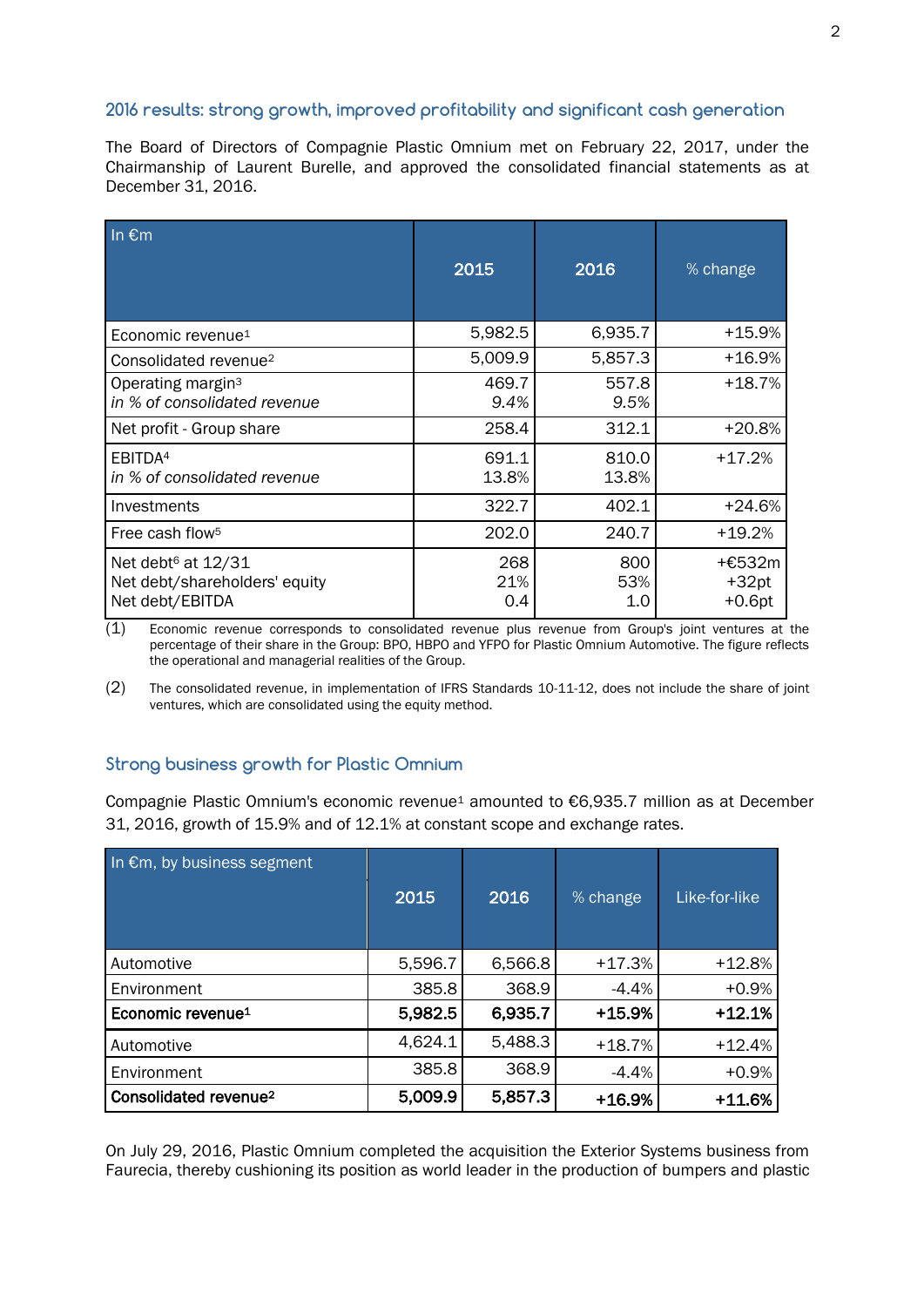body parts with market share of 15%. This acquisition provided an input of €413 million to 2016 automotive business revenue.

Consolidated revenue<sup>2</sup> reported by Compagnie Plastic Omnium amounted to €5,857.3 million as at December 31, 2016, growth of 16.9% and of 11.6% at constant scope and exchange rates.

#### **Growth in all geographic regions**

| In $\epsilon$ m and as a % of revenue, by<br>geographic region | 2015            | 2016            | % change | Like-for-like |
|----------------------------------------------------------------|-----------------|-----------------|----------|---------------|
| Europe/Africa                                                  | 3,135.6<br>52%  | 3,735.2<br>54%  | $+19.1%$ | $+9.7%$       |
| North America                                                  | 1,683.3<br>28%  | 1,813.8<br>26%  | $+7.8%$  | $+7.7%$       |
| South America                                                  | 162.3<br>3%     | 198.4<br>3%     | $+22.2%$ | $+37.2%$      |
| Asia                                                           | 1,001.3<br>17%  | 1,188.4<br>17%  | $+18.7%$ | $+23.0%$      |
| Economic revenue <sup>1</sup>                                  | 5,982.5<br>100% | 6,935.7<br>100% | $+15.9%$ | $+12.1%$      |

#### **Automotive Division: highly sustained growth throughout 2016**

The economic revenue<sup>1</sup> of Plastic Omnium Automotive reached  $€6,566.8$  million. It grew by 17.3% and by 12.8% at constant scope and exchange rates in a worldwide automotive production up by 4.8% in 2016, i.e. a market outperformance of 8.0 points. This reflects the robustness of our backlog, the ramping-up production from new facilities (Mexico, UK and China), and the success of our portfolio of innovative products.

Business was sustained in Europe, which accounts for 52% of total automotive sector revenue<sup>1</sup>. In a dynamic context of a 3.8% production increase, Plastic Omnium grew by 10.9%, at constant scope and exchange rates. Business was particularly strong in 2016 in the UK (up by 28.5%) thanks in particular to the commissioning of the Warrington-Liverpool plant for exterior parts for Jaguar Land-Rover in June 2016. Additionally, the development of SCR systems for reducing diesel vehicle emissions continues to expand with a surge of 50% over the year, taking revenue up to €306 million.

Business in North America posted growth of 7.7% in 2016 at constant scope and exchange rates. Over the 2<sup>nd</sup> half of 2016, revenue in North America rose by 10.9%, again at constant scope and exchange rates, i.e. an outperformance of 10.1 points, confirming that this region will be a major growth area for the Group with the commissioning of new facilities in Mexico and in the United States. In North America, the Group benefited from a significant exposure on SUV models, that account for around 75% of our business.

Business in Asia, including China, increased by 22.9%, at constant scope and exchange rates. In China, which represents economic revenue of €634 million, i.e. 10% of total revenue, business growth at constant exchange rates amounted to 30.8% for the year in an automotive production that rose by 14.3%, i.e. an outperformance of 16.5 points. The Group benefited from the high investments made over the last three years to develop the industrial footprint, consisting of 26 plants, and increase market shares, particularly with Chinese carmakers – there are currently 18

 $\overline{a}$ 

 $1.2$  Financial aggregates are defined on page 7 of the present press release.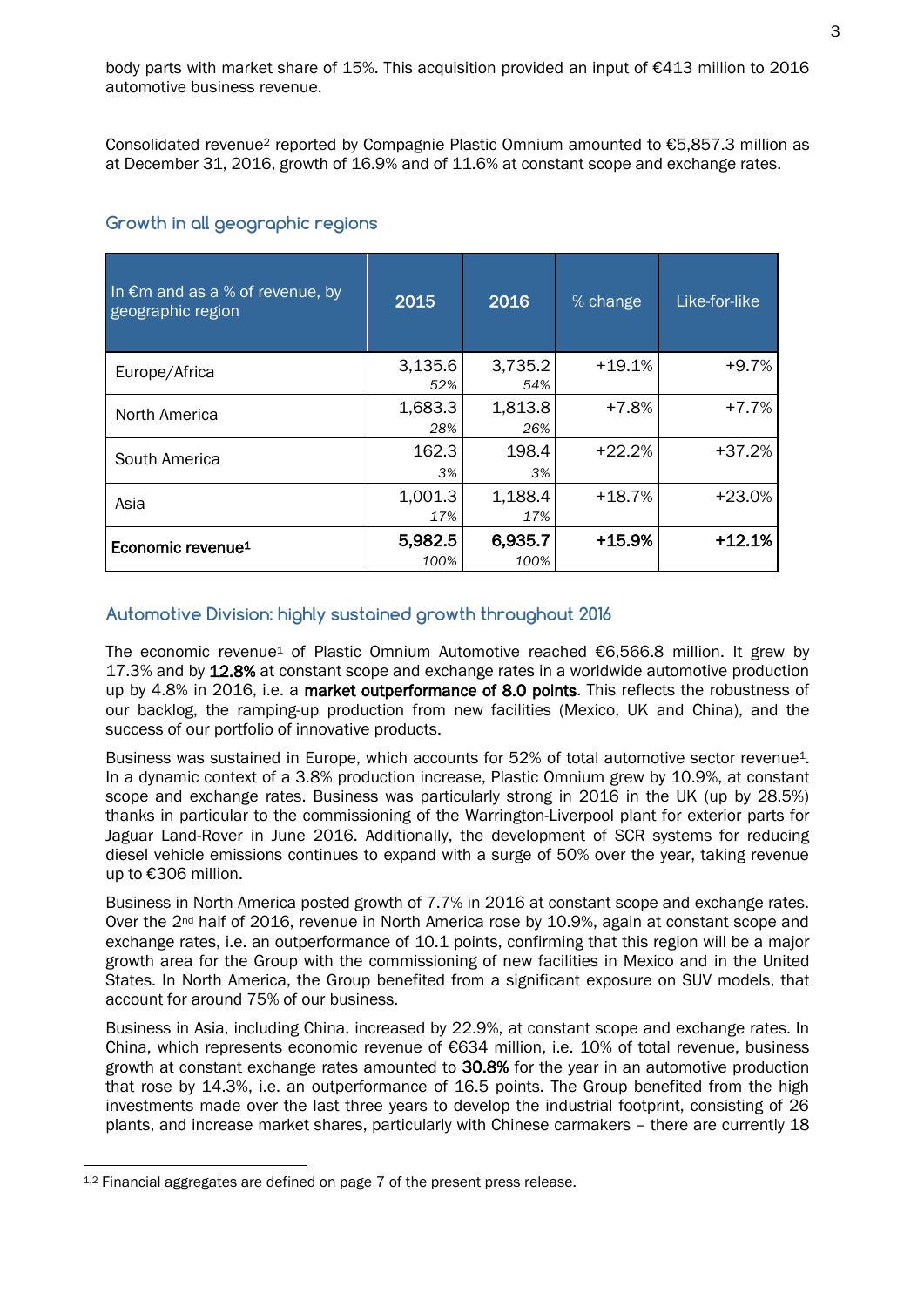local customers – which represent a growing share of revenue produced in China (currently 14%), specifically with SUVs. In the rest of Asia, growth in business came to 14.6% at constant scope and exchange rates, driven by Japan, India and South Korea.

### **Environment Division: a return to growth for a division that has refocused business and now benefits from an enhanced range of products and services**

Revenue from the Environment Division amounted to €368.9 million as at December 31, 2016, a slight rise (up by 0.9% at constant scope and exchange rates). We remind you that in order to concentrate its waste-containerization business, Plastic Omnium Environment disposed of the following assets during the year:

- Signature Limited, its UK subsidiary, specialized in highway signage;
- its resin playground manufacturing plant in Montauban;

- Emballagen GmbH, a subsidiary based in Germany, specialized in the development, production and marketing of metal drums for the chemicals industry.

These three disposals represent annual revenue of approximately €60 million.

The Environment Division produced growth of 4.2% at constant exchange rates and scope over the  $2<sup>nd</sup>$  half of the year, boosted by good commercial momentum and the enhancement of its product range and services.

#### **Results are growing faster than revenue**

In 2016, the operating margin posted a hike of 18.7% and rose to €557.8 million, i.e. 9.5% of consolidated revenue, versus €469.7 million in 2015, i.e. 9.4% of consolidated revenue.

The operating margin for the Automotive Division amounted to €533.3 million as at December 31, 2016, i.e. 9.7% of consolidated revenue, versus €446.7 million as at December 31, 2015. The Automotive Division has maintained its operating margin at 9.7% despite the dilutive effect of the acquisition of Faurecia Exterior Systems business on July 29, 2016, thanks to:

- a high utilization rate (85%) of its production capacity worldwide;
- the operational excellence employed during the 160 launches of new programs completed throughout the year;
- a strict cost control;
- and the first effects of recovery measures aimed at Faurecia Exterior Systems business (merger of 2 organizations, adjustment of the program portfolio, the closure of plants in the United States in 2016 and in Brazil early 2017, streamlining of the workforce, etc).

Plastic Omnium Environment made good headway during 2016 and reached an operating margin of €24.4 million, i.e. 6.6% of consolidated revenue (versus €23.0 million and 6.0% of consolidated revenue in 2015), benefiting from strict cost control and buoyant activity at the French and German sites.

Moreover, to further improve competitiveness, Plastic Omnium strengthened its efforts aimed at industrial and organizational efficiency, recording non-recurring expenses of €85.3 million (€75.5 million in 2015).

Net income grew by 21.1% to €318.3 million. This represents 5.4% of consolidated revenue. Net profit - Group share came to €312.1 million (i.e. 5.3% of consolidated revenue), growth of 20.8%.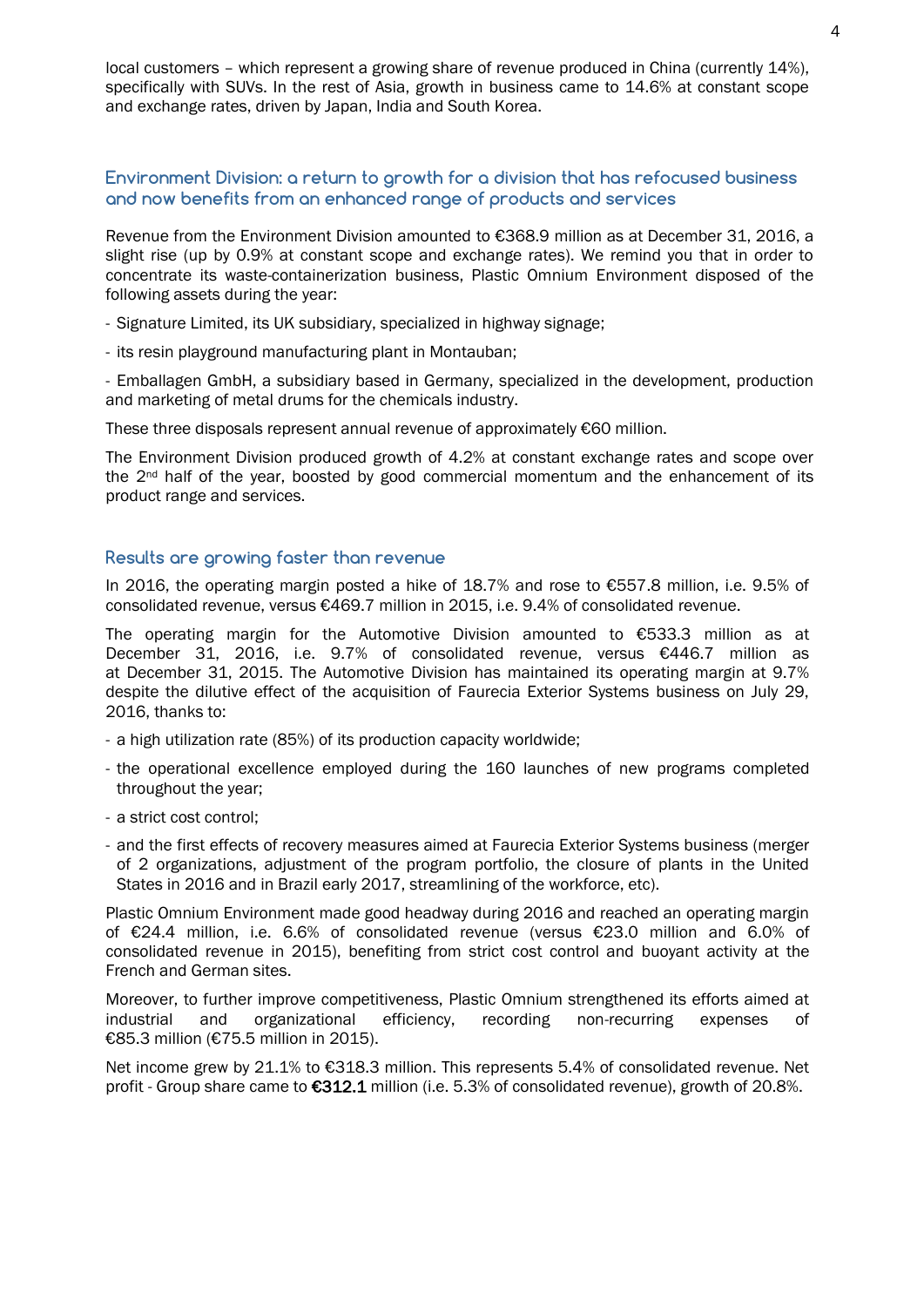#### **Sustained investments and strong generation of cash**

Group EBITDA reached €810.0 million (13.8% of consolidated revenue) up by 17.2%, and net cash from operations came to  $E$ 732.6 million (12.5% of consolidated revenue), an increase of 20.9%.

Engaged in a sustained investment program totaling €2.5 billion over the 2016-2020 period, the Group invested €402.1 million in 2016, i.e. 6.9% of consolidated revenue (versus €322.7 million i.e. 6.4% of consolidated revenue in 2015), a rise of 24.6%. Plastic Omnium commissioned four plants during the year: an exterior body parts plant in the UK (Warrington-Liverpool), a front-end module plant in Mexico (San Jose Chiapa), a fuel systems plant, also in Mexico (Leon) and an exterior body parts plant in China (Harbin). At the same time, the Group successfully launched 160 automotive programs.

In this context of robust investment, the Group generated free cash flow of  $\epsilon$ 240.7 million in 2016, i.e. 4.1% of consolidated revenue, a 19.2% increase over 2015.

### **A structuring acquisition and a sound financial position**

Net debt amounted to €800 million, down by €532 million compared with December 31, 2015, after the payment of €63 million in dividends and the buyback of treasury shares for a net amount of €37 million. It includes the acquisition of Faurecia's Exterior Systems business completed July 29, 2016 for an enterprise value of €665 million. The Group's net debt now represents 53% of equity and 1.0x EBITDA.

#### **Dividend per share to €0.49**

The Board of Directors will propose, at the Shareholders' Meeting of April 27, 2017, a dividend of €0.49 per share, an increase of 20% from the preceding year. The dividend will be paid on May 5, 2017, after approval by the Shareholders' Meeting.

#### **Ongoing disposals**

Further to Plastic Omnium's plan to disengage from its truck business, the Group received a firm offer for its acquisition from a German group on November 18, 2016. This business, involving the design and manufacture of body and structural parts for the truck industry, employs around 1,500 people and produces revenue of €190 million. The acquisition should be finalized during the 1st half of 2017.

Furthermore, according to the decision from the European Commission calling on Plastic Omnium to disengage from certain assets included in the acquisition of Faurecia Auto Exterior, the Group began exclusive negotiations, on December 23, 2016, with an American group for the disposal of seven European sites based on an enterprise value of €200 million. These assets represent revenue around €700 million and employ 2,000 people. The operation should be completed in the 1<sup>st</sup> half of 2017 further to approval from the European antitrust authorities.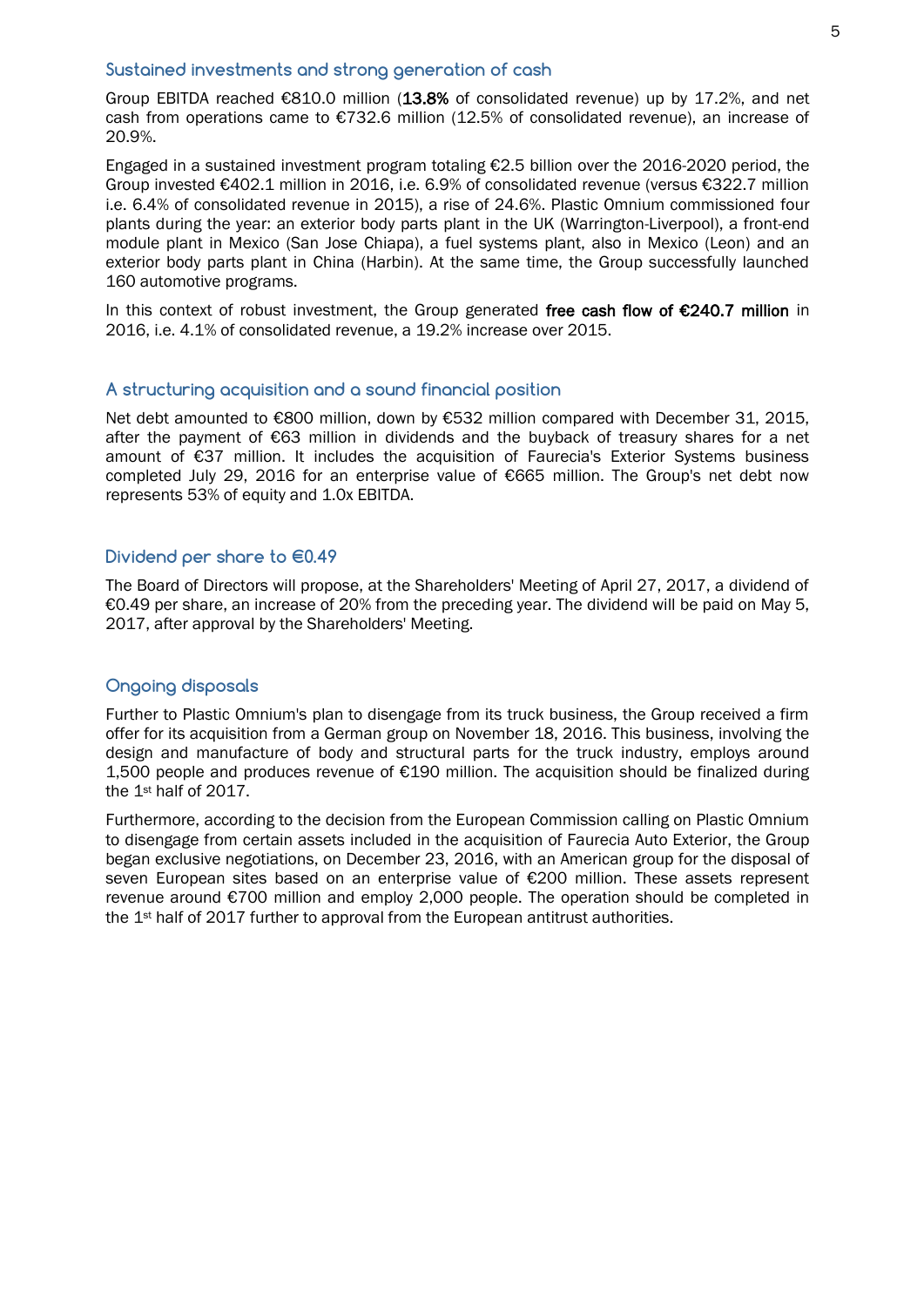#### **2017 Outlook**

In 2017, the Group will record strong growth thanks to the full 12-month integration of the new expanded scope of business and to recurring outperformance from automotive production worldwide expected to grow by 1 to 2% in 2017.

The Group will therefore continue to grow in all geographic regions.

The Group will pursue its investment program of €2.5 billion over the 2016-2020 period in order to:

- continue to outperform worldwide automotive production;
- prepare the Group for technological changes in the automotive industry;
- improve the performance of newly acquired businesses.

In 2017, Plastic Omnium will pursue its strategy of profitable growth generating cash, and post a rise in its operating margin and net profit - Group share results.

Plastic Omnium can confirm that its business will continue to outperform worldwide automotive production and achieve economic revenue of €9.5 billion in 2020 (i.e. up by 60% over the year 2015).